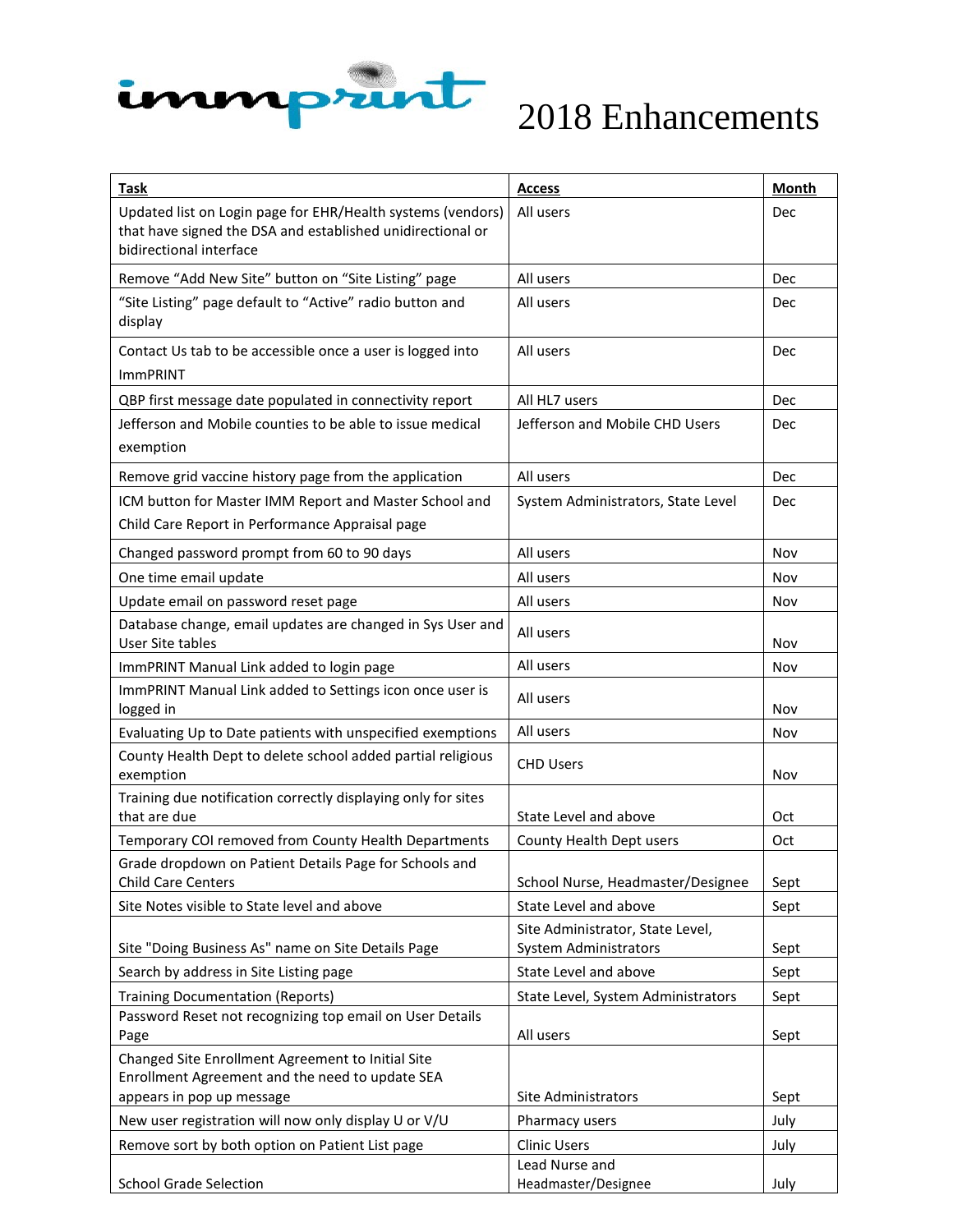

| Active Users link to SEA for SA to approve                                                                          | Site Administrator                                                                          | July     |
|---------------------------------------------------------------------------------------------------------------------|---------------------------------------------------------------------------------------------|----------|
| Tree View page for Vaccine History Screen                                                                           | All Users                                                                                   | July     |
| Update site notes with date stamp                                                                                   | State Level, System Administrator                                                           | July     |
| <b>CDC Survey Report</b>                                                                                            | Lead Nurse, Headmaster/Designee                                                             | July     |
| Site Inventory New Lot Request                                                                                      | Clinic User                                                                                 | June     |
| Associate lot with NDC allowing to auto populate when<br>adding inventory                                           | Clinic User                                                                                 | June     |
| <b>Training Entry Page</b>                                                                                          | <b>State Level and Above</b>                                                                | June     |
| Training Date due not showing consistently                                                                          | <b>State Level and Above</b>                                                                | June     |
| Adding District search to non HL7 Site listing page                                                                 | State Level and Above                                                                       | June     |
| Notes Grid View to keep track of historical notes                                                                   | <b>State Level and Above</b>                                                                | June     |
| HL7 June 8th changes                                                                                                | All HL7 Users                                                                               | June     |
| Permanent Medical Exempt for School Required Vaccines                                                               | Clinic Sites with Medical Authorities,<br>Private and Public Schools, Child<br>Care Centers | May      |
| Link to Message Control ID for data errors in HL7 Error                                                             |                                                                                             |          |
| report                                                                                                              | <b>HL7 Report Users</b>                                                                     | May      |
| Filtering the site details page Districts                                                                           | State level and above                                                                       | May      |
| Prevent submission of administered Vaccine as Historical<br>Vaccine on the same day                                 | All users                                                                                   | April    |
| Display date format of the VIS Publication date MM/DD/YYYY                                                          | All users                                                                                   | April    |
| Distinguish CHD from all other Public Sites                                                                         | <b>State Level</b>                                                                          | April    |
| CHD site enrollment agreement notification                                                                          | <b>County Health Departments</b>                                                            | April    |
| CRNP and PA to be able to add NPI when registering as                                                               |                                                                                             |          |
| MA/V/U                                                                                                              | <b>CRNP</b> and PA users                                                                    | April    |
| Site Notes text box number of characters increased from 500<br>to 2000                                              | <b>State Level Access and Site</b><br>Administrators                                        | April    |
| Reset Password query                                                                                                | All users                                                                                   | April    |
| Vaccine Coverage Rate by Site                                                                                       | All users of Clinic Site                                                                    | April    |
| <b>Medical Exemption Changes</b>                                                                                    | <b>Clinic Users</b>                                                                         | March    |
| Access to Site Details Page for Site Administrators                                                                 | <b>Site Administrators</b>                                                                  | March    |
| Add Void to the COI Watermark in Pilot Production                                                                   | Sites in Pilot Production                                                                   | March    |
| Automate Creating Credentials Phase I                                                                               | Sites currently On Boarding for HL7<br>Interface                                            | March    |
| Administer Vaccines Fix - Change a lot resets Brand and                                                             |                                                                                             |          |
| Manufacturer                                                                                                        | <b>Clinic Users</b>                                                                         | March    |
| Provider/Site Report Cards                                                                                          | <b>Clinic Users</b>                                                                         | March    |
|                                                                                                                     | Site Administrators, State Level,                                                           |          |
| Site Activation date and activated by on site details page<br>CRNP and PA to be able to add NPI when registering as | System Administrator                                                                        | March    |
| MA/V/U                                                                                                              | All CRNP and PA users                                                                       | March    |
| "Contact Us" page provides ability to upload documents                                                              | All users                                                                                   | February |
| Link in the HL7 Error report to view the entire RAW HL7                                                             |                                                                                             |          |
| message                                                                                                             | All HL7 Report Viewers                                                                      | February |
| Administering Noninventoried vaccine, new look and NDC<br>required                                                  | <b>Clinic Users</b>                                                                         | February |
| Pharmacist User Access level in Registry User Details                                                               | <b>State Level Users</b>                                                                    | February |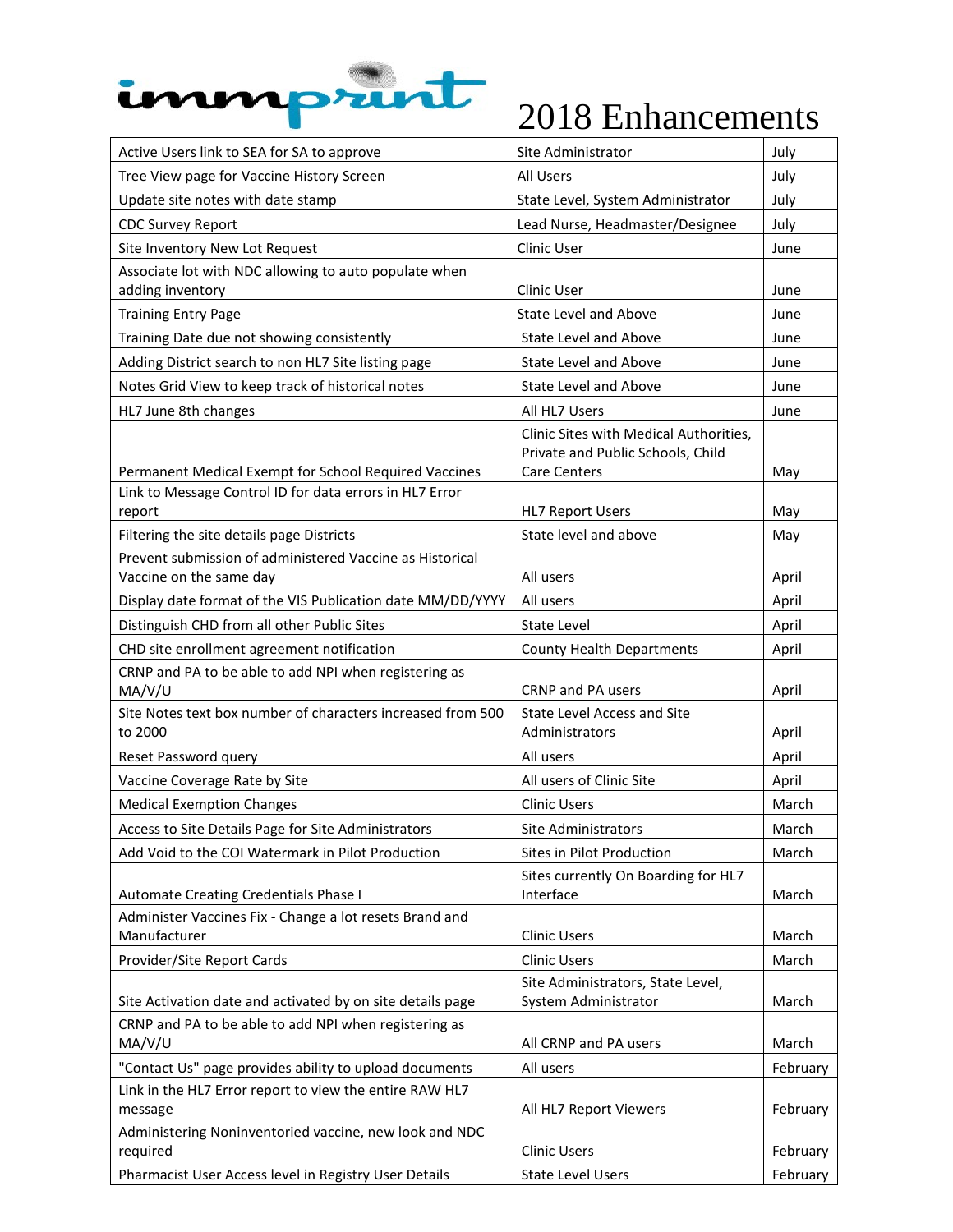

| Warnings for vaccines given out of acceptable age added to    |                          |          |
|---------------------------------------------------------------|--------------------------|----------|
| the HL7 Error Report                                          | All HL7 Report Viewers   | February |
| Email column in Registry User details so that email addresses |                          |          |
| can be updated                                                | All users                | January  |
| Non User Access level for Medical Authorities/Vaccinators     | <b>State Level Users</b> | January  |